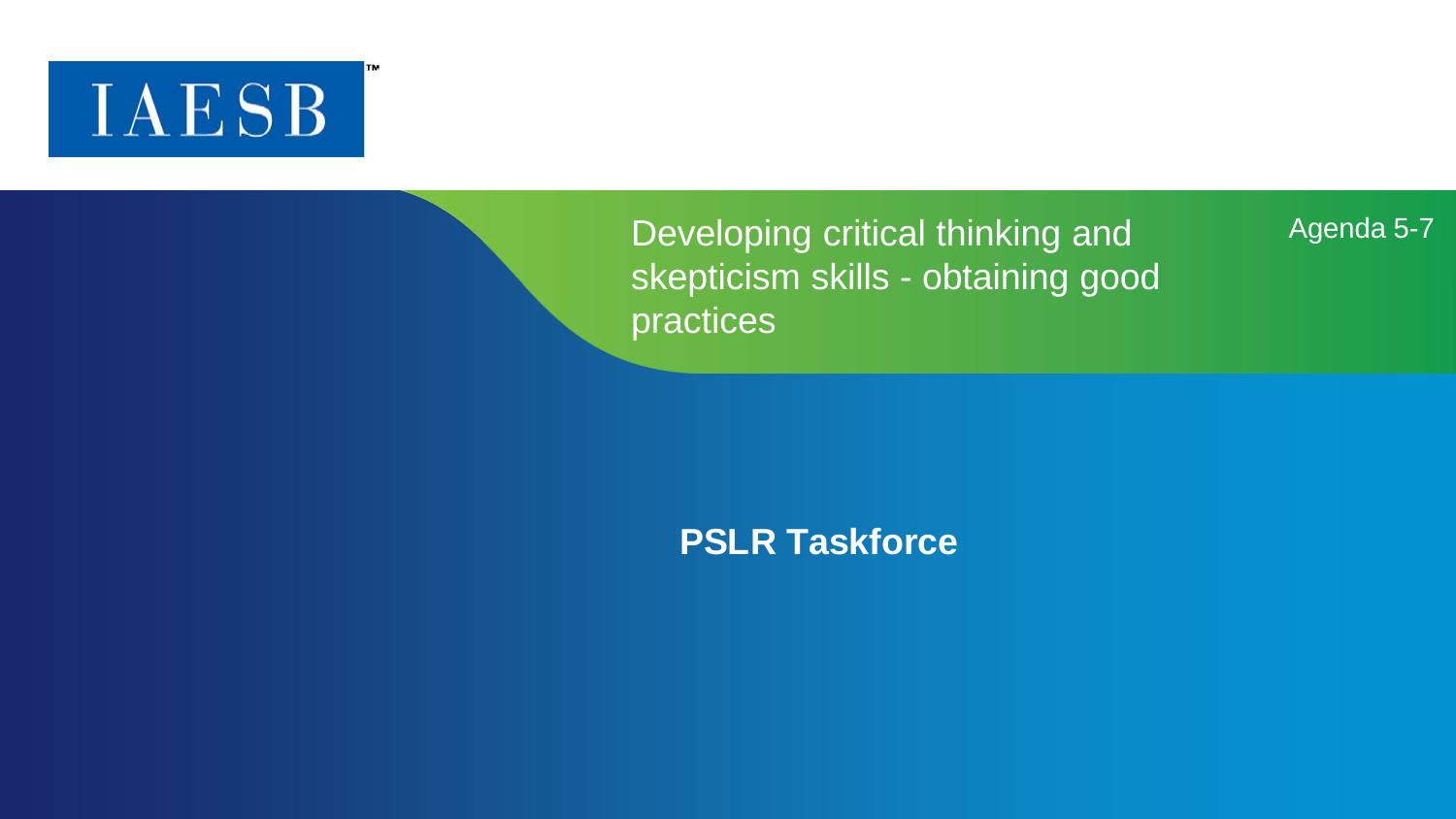### **Objective**

- Gather, build an inventory of, and promote good practices related to developing critical thinking and skepticism skills in IPD
- Showcase good practices to:
	- get a better understanding of what is currently occurring in universities, professional organizations, and practice;
	- promote awareness of the importance of these skills for aspiring professional accountants;
	- encourage more focus on these skills in IPD;
	- foster and promote further innovative practices to develop these skills.

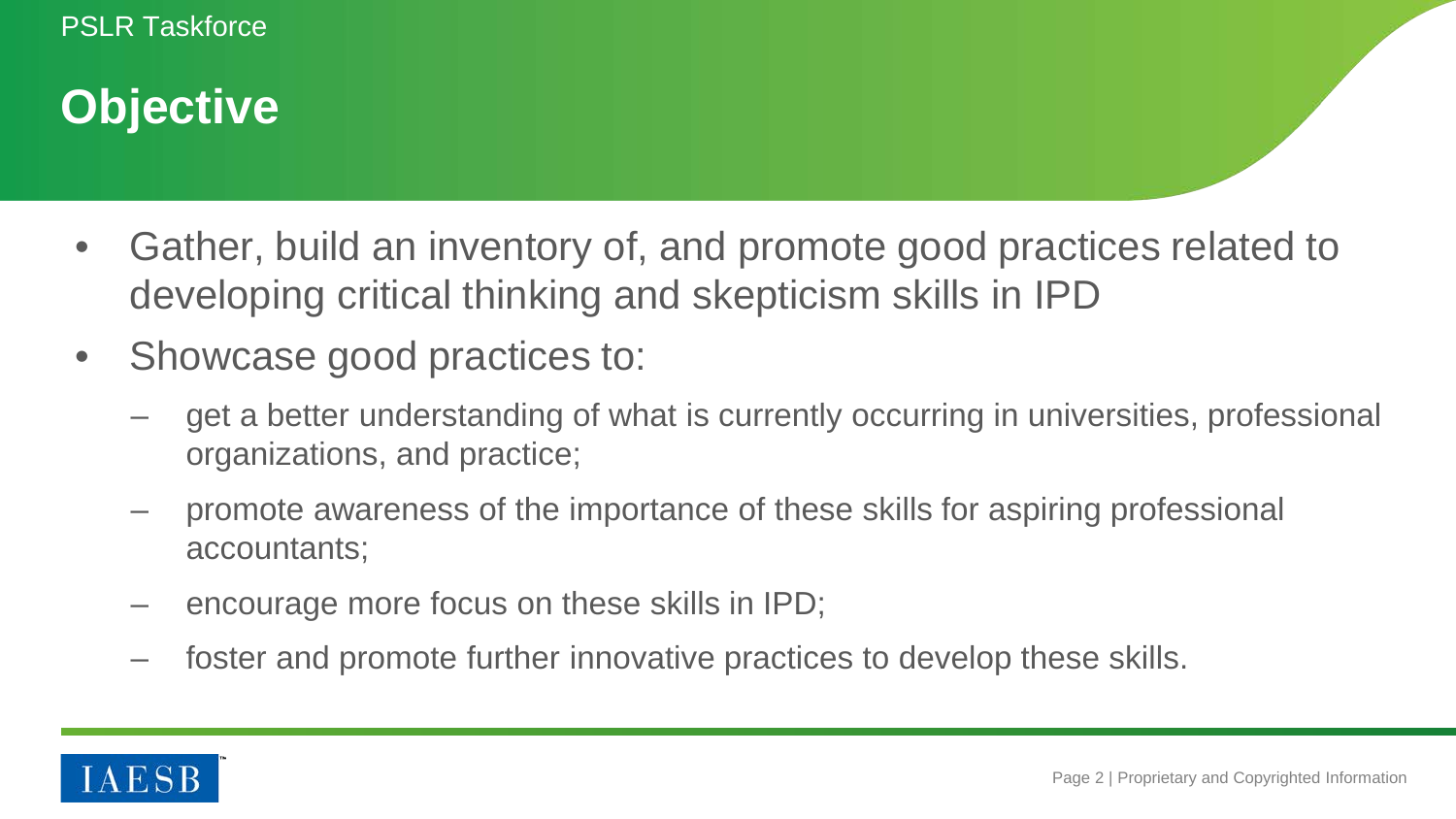#### **Approach to obtaining good practices**

- To elicit examples of good practices, establish an 'Accounting Education Spotlight Challenge' (working title) with a focus on developing critical thinking and skepticism skills.
- Encourage submissions in the areas of:
	- Approaches that enhance the development of the skills in a sequenced manner throughout IPD;
	- Approaches that are novel and innovative;
	- Approaches that could be informed by, and adapted from non-accounting disciplines.

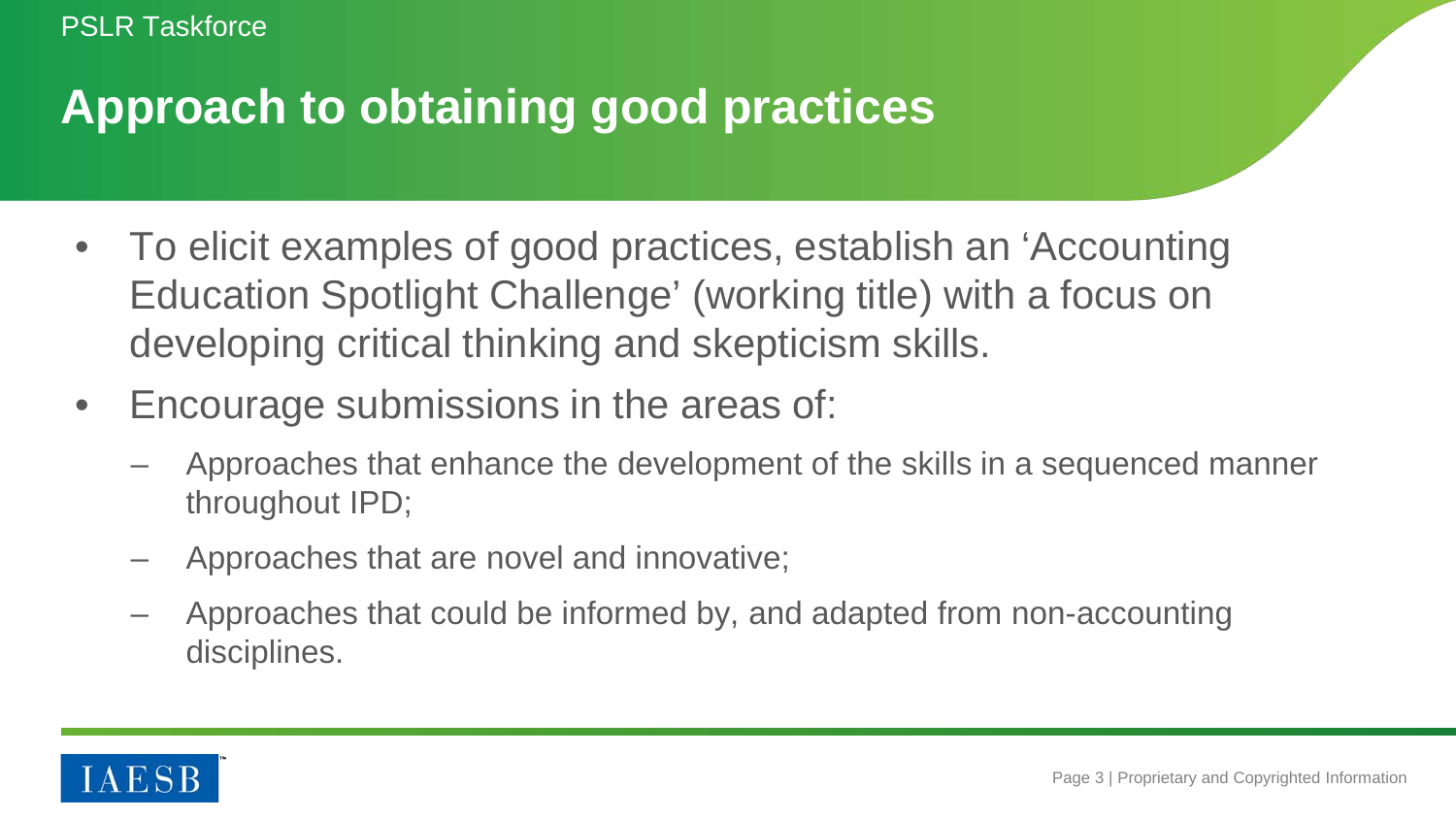### **Target Audience**

- To keep it manageable, promote opportunity to submit to 'Accounting Education Spotlight Challenge' through a call distributed to:
	- Accounting Academic Associations (e.g., AAA, EAA, AFANZ, BAA), particularly the Education/ Teaching and Learning Sections. Many associations are on the IFAC database; can use IAAER members; individual contacts (e.g., at universities and Big 4 teaching academies);
	- Publish call through accounting education journals.

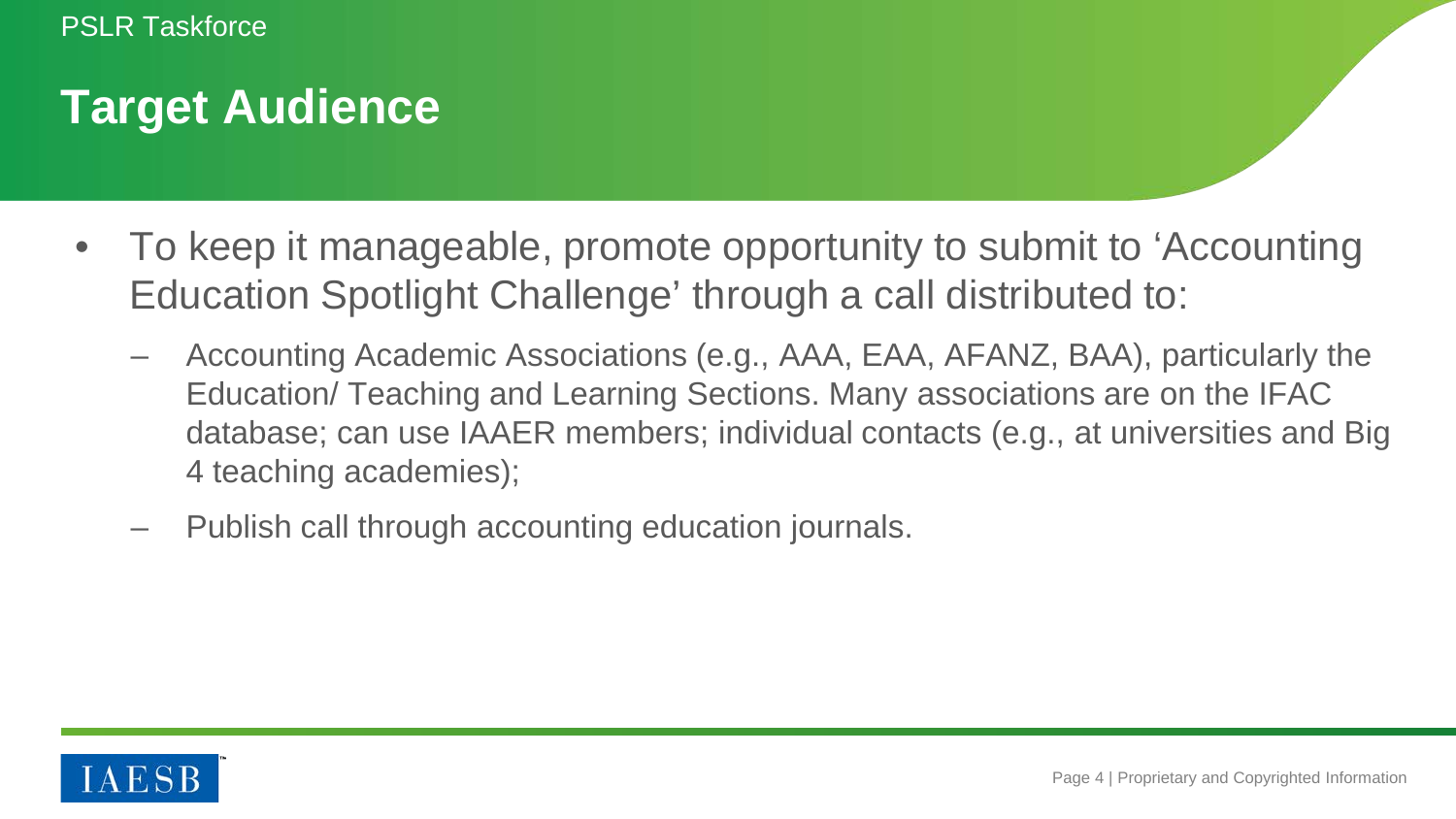### **How?**

- Operationally, need to:
	- Draft a call;
	- Be specific regarding submission guidelines;
	- Establish a portal for submissions;
	- Form a review panel and determine the best way to showcase good practices.

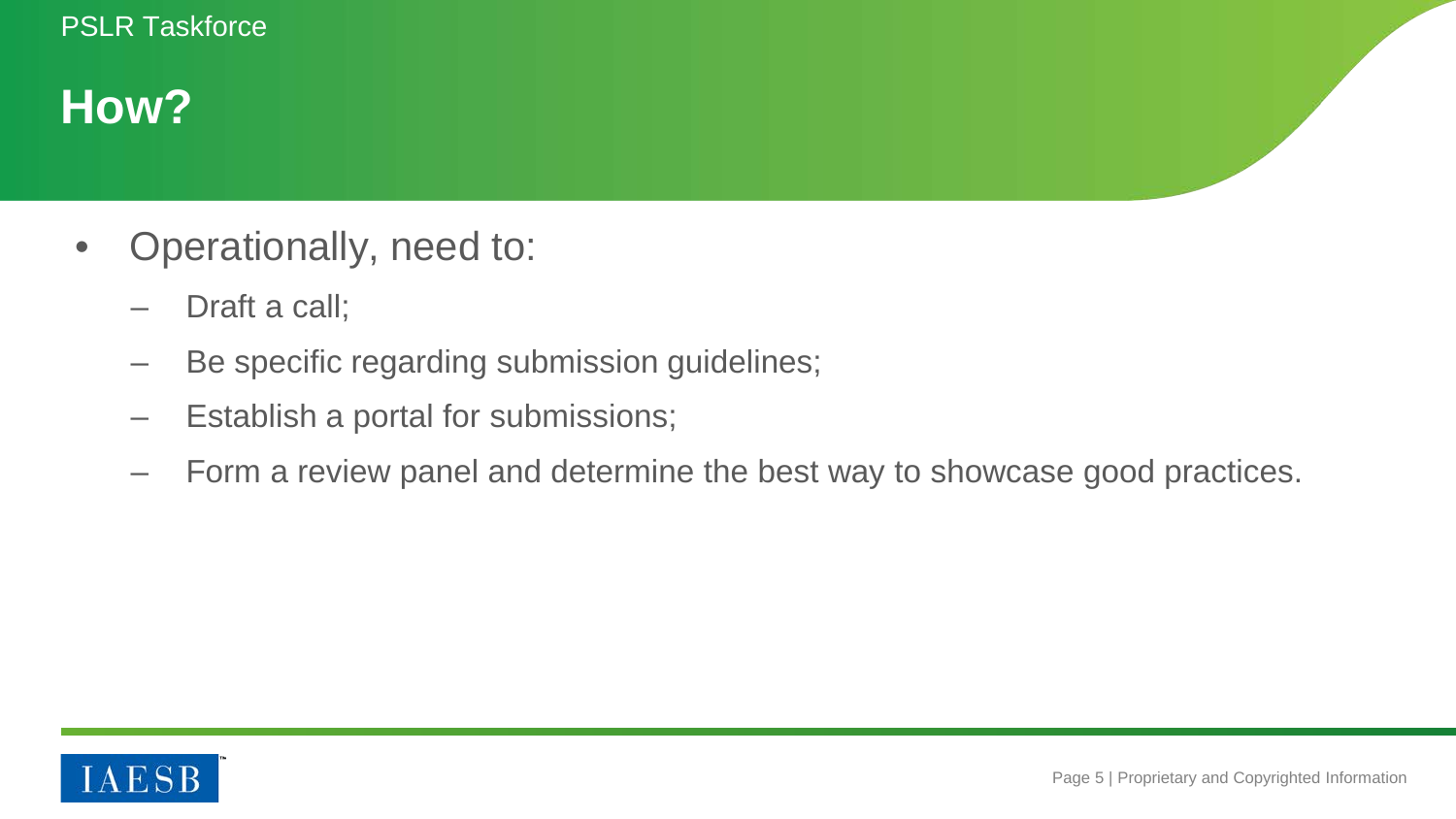#### **Recognition for submission**

- All submitted innovation stories/good practices have the potential to be:
	- Showcased in a dedicated area (Accounting Education Spotlight Challenge) on the IAESB Accounting Education Resources webpage (in build);
	- Featured in IAESB communication channels, reports, and/or presentations.
- Incentive to submit
	- Potential for accounting educators to receive global recognition and acknowledgement of their education innovations and impact.